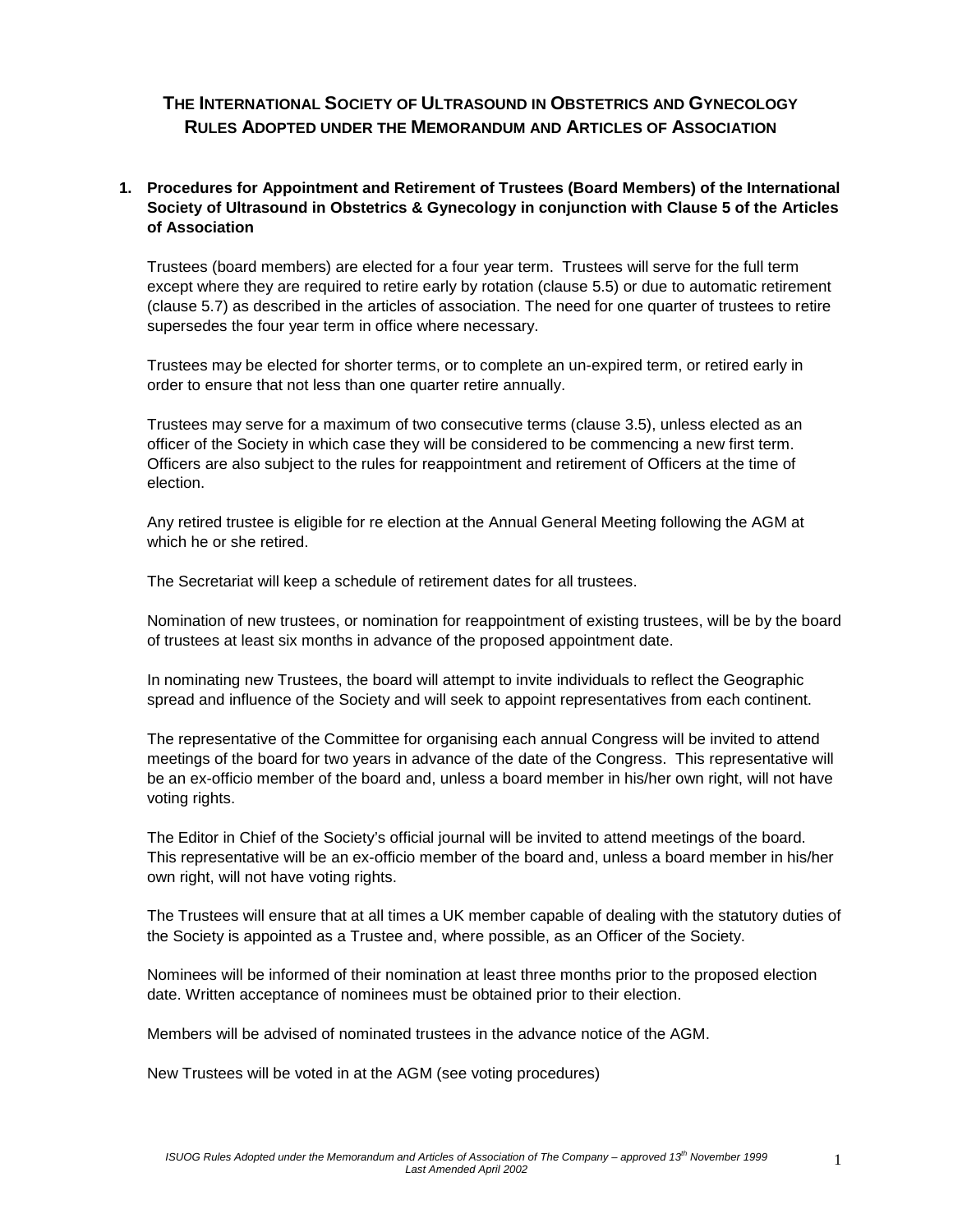## **2. Procedures for Appointment of Trustees as Officers of the Executive Committee of the International Society of Ultrasound in Obstetrics & Gynecology in conjunction with Clause 5 of the Articles of Association**

The Officers of the Society will for the time being comprise the President, President Elect, Past President, Secretary, Treasurer, Chair of the Education Committee and Chair of the Scientific Committee. These Offices will collectively form the Executive Committee of the Society.

With the exception of the President, Secretary and Treasurer, Officers may hold more than one office in combination at the discretion of the Trustees.

Officers of the Executive Committee are appointed for a term of two years.

Officers may be appointed for a further term (with the exception of the President, President Elect and Past President), but for a maximum of two consecutive terms.

At retirement an officer is eligible for re-election as a trustee but for a maximum of one further term.

The Officers are appointed or re-appointed by the Trustees from amongst their number. The Trustees may at their discretion appoint a new Trustee directly into Office provided there is majority support for this decision.

The President Elect will automatically become President at the end of his/her two year term, and will automatically be appointed as Past President at the end of the term of Presidency. These posts are each for one term only.

In the event that the President Elect becomes unable to take up or complete his/ her term a new president elect will be elected to complete the remaining term and to succeed into presidency at the pre-determined date.

In the event that the serving President is unable to complete his/her term, the serving President Elect will immediately succeed into Presidency and will serve for the full two year term commencing at the AGM immediately following this decision.

Nomination of new Officers, or nomination for reappointment of existing Officers will be at the meeting at least six months in advance of the meeting at which the new term will commence, or in writing in advance of the meeting if so requested by the President.

Members will be informed of the appointments into Office at the advanced notice of the AGM.

The Secretariat will keep a schedule of retirement dates for all Officers.

Additional Offices may be introduced at the discretion of the Trustees.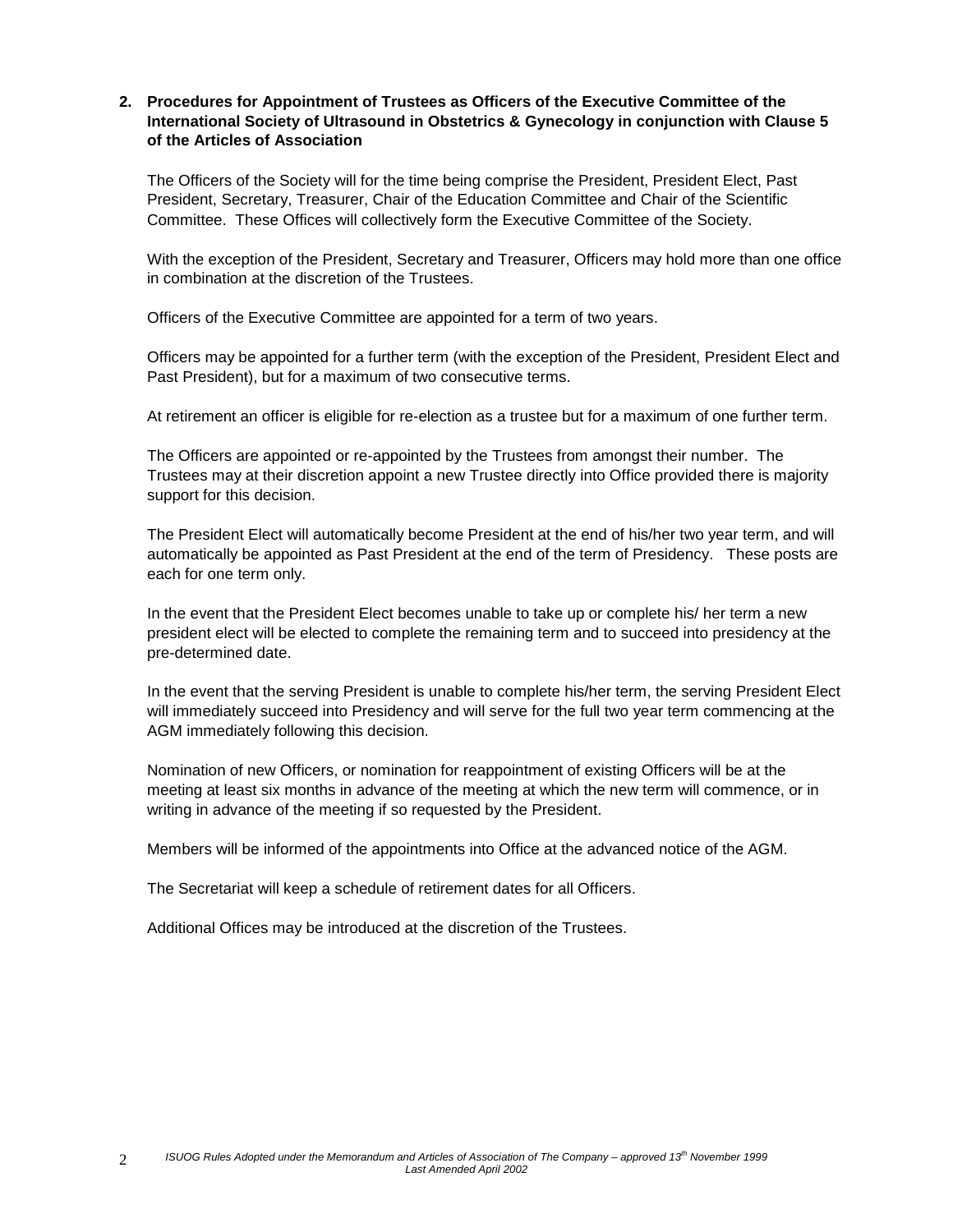### **3. Regulations for decision making at meetings of the Trustees, or other Subcommittees of the International Society of Ultrasound in Obstetrics and Gynecology.**

Voting procedures are only required at a meeting of the Trustees or their subcommittees where a unanimous decision cannot be reached.

Voting will be by a simple majority of votes which may be decided by a show of hands, or by secret ballot if requested by the President.

Trustees may vote for, against or abstain from voting on any motion.

Nominations and voting for the President Elect, will be through a scored voting system. Trustees will be asked to nominate two potential candidates. The three nominees receiving the most votes will be asked to stand for election. The names of the three people standing will the be sent to the trustees for voting and trustees will be required to allocate a number score to each nominee, where 1 represents their first choice for the post, 2 their second and so on until every nominee has been allocated a score. The Ballots will be collected by a Society employee or the auditor of the company. The appointment will be offered to the individual with the lowest score. In the case that one of the three nominees does not wish to stand, only two will stand for election and the voting will be by simple majority. In the case that two nominees do not wish to stand, the person with the next highest number of nominations will be asked to stand. If there is no such person then the remaining candidate will be elected.

## **4. Procedures for Voting at General meetings of the International Society of Ultrasound in Obstetrics & Gynecology in conjunction with Clause 3 of the Articles of Association**

Members are eligible to vote on any matter notified in the official notice of the Annual General Meeting.

Decisions may be passed where a motion is proposed and seconded, with none present against. In the case of opposition to any motion, decisions will be by simple majority on a show of hands vote or, by poll if this is requested at the time of the meeting either by the President (or the Chair in his absence) or by at least 10 members.

Members may vote by written declaration, where the declaration is received in writing, by post or fax only, and signed by the member. This must be received by the Secretariat at least 10 clear days in advance of the published date of the General Meeting.

Votes on matters announced in the official notice of the Annual General Meeting, will in any case be valid only if presented personally by the voting member.

Written votes will be in the following form, or one as similar as circumstances permit:

I of (country), ISUOG ID reference: being a member of the International Society of Ultrasound in Obstetrics & Gynecology, hereby present my written vote to be presented, in my absence, at the AGM of the company, to be held on the [DATE]

\*\*This form is to be use in favour of / against \* the resolution for item number as published in the advanced notice of the meeting. [\*delete as appropriate] [\*\*Statement to be repeated as necessary to vote on more than one item.]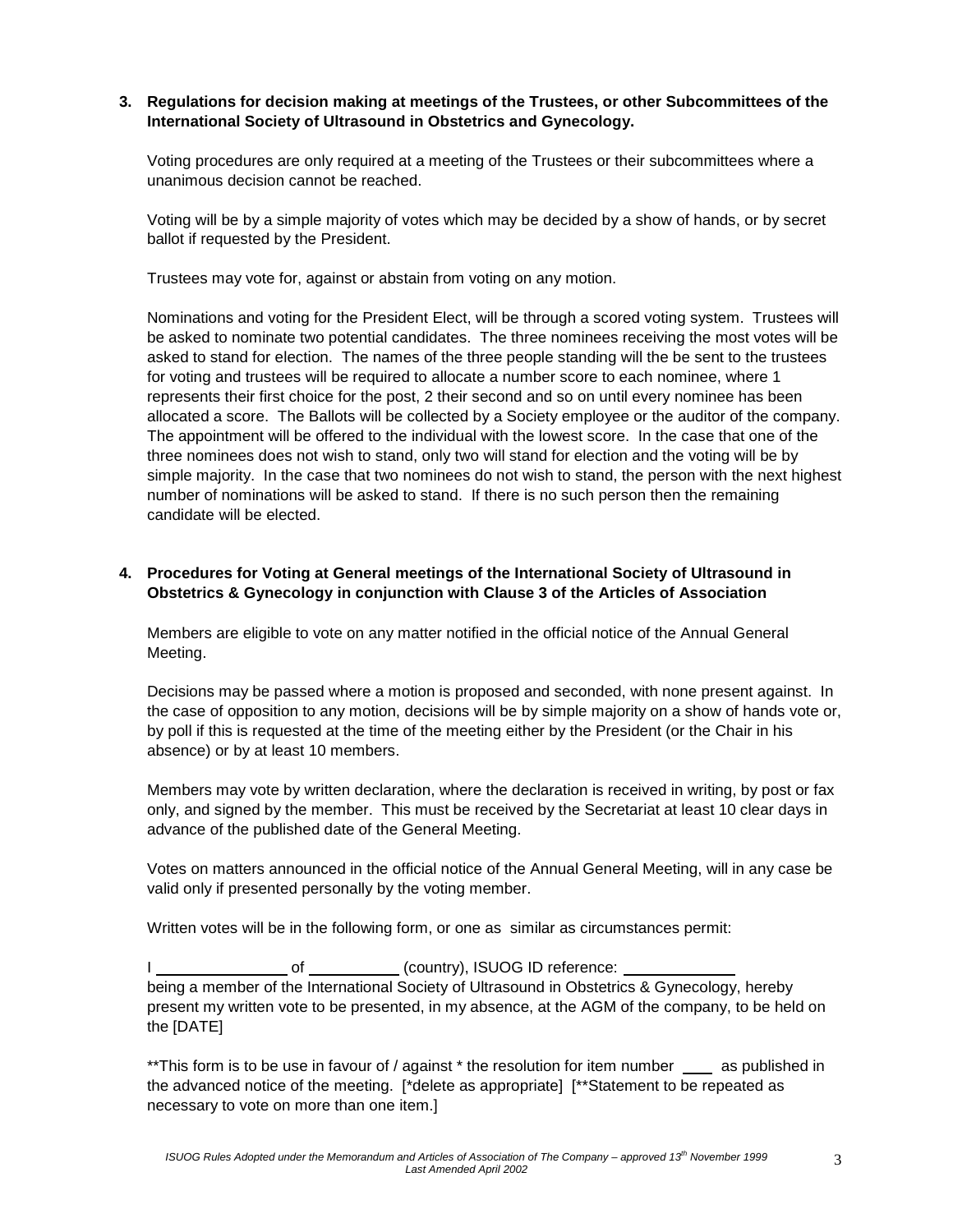## **5. Procedures and activities of the Executive Board of the International Society of Ultrasound in Obstetrics and Gynecology under clause 7 of the Articles of Association**

The Executive Board comprises all Trustees of the ISUOG.

The board will meet once a year at the annual World Congress of the Society and then as far as possible on at least one other occasion each year, preferably 6 months in advance of the forthcoming World Congress.

Trustees will be invited to attend meetings of the board and meetings of any subcommittees on which they have been elected to serve as required by the chair of that committee. Agendas and minutes of these meetings govern the on-going activities of the board of Trustees.

In the case that a Trustee is unable to attend a meeting of the Executive Board he/his will give timely notice in writing to the Secretariat of his/her intended absence and the reason for it. He/she will ensure that he/she is aware of the business passed at that meeting through the minutes thereof.

Trustees will carry out individual duties as may be assigned from time to time by the President.

Any board member failing to discharge his /her duties for one year will be so notified by the board. If there is no valid reason for the neglect the trustee may be retired early by the board.

# **6. Procedures and activities of the Executive Committee of the International Society of Ultrasound in Obstetrics and Gynecology under clause 7 of the Articles of Association**

The Executive Committee of the ISUOG will comprise the Honorary Officers of the Society (the President, President elect, Past President Secretary and Treasurer), together with other Officers of the Society appointed by the Trustees. For the time being these will include the Chair of the Education Committee and the Chair of the Scientific Committee.

The Committee will meet as often as is necessary in addition to the annual board meeting to fulfil its duties. Where it is not possible for the Board to meet a second time in any one year, the Executive Committee will in any case meet and report to the Trustees.

The Executive Committee will be responsible for carrying out the regular business of the Society in accordance with the policy determined at the meeting of the Trustees, with individual responsibilities as described below.

The Executive Committee will be responsible for decisions on the appointment and remuneration of employees of the Society.

The Executive Committee will, subject to the authority given by members at the AGM, be responsible for the appointment and remuneration of the auditors.

The Executive Committee will be responsible for calling meetings of the Trustees and will be responsible for the preparation of the agenda for the meeting to include:

- Reports from the Sub Committees and Officers as required, to include an annual report from the treasurer on the accounts of the Society
- Appointments and Retirements of trustees and Officers
- Matters brought to the attention of the Trustees by any member of the company that is deemed worthy of Board discussion
- Any other business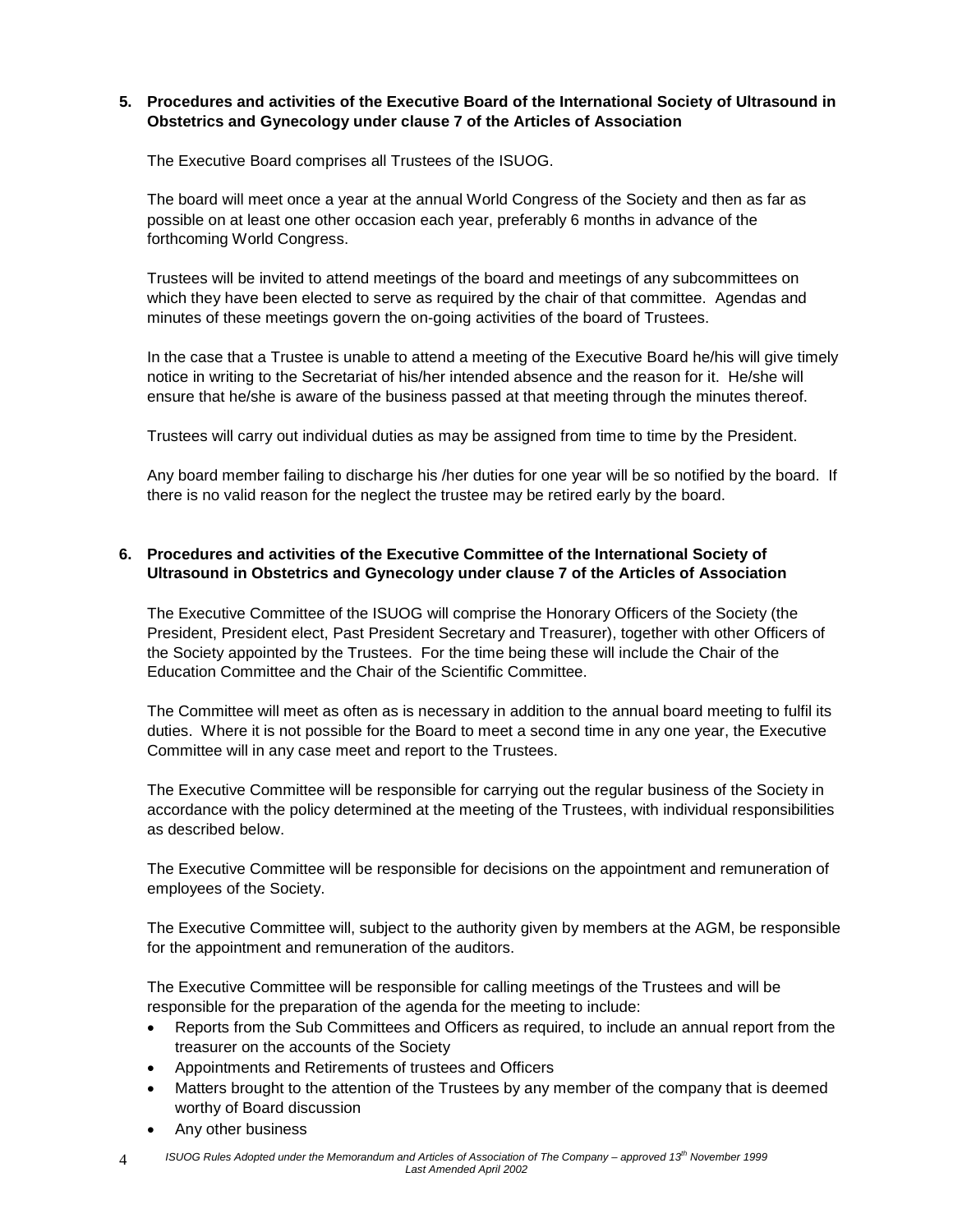The Executive Committee will be responsible for preparing the agenda of the Annual General Meeting of the Society to include:

- Reports from the Committees and Officers as required, to include a report from the Treasurer on the accounts of the Society
- Retirements of Trustees
- Nominations and voting for Trustee appointments
- Notification of new business as required
- Matters brought to the attention of the Trustees, by the members, for presentation at the AGM.

The Executive Committee may appoint individual or subcommittees to serve the Society as the specific need arises. Such committees to provide regular reports back to the Executive Committee and as defined in the bylaws governing their own activities.

**The President** will preside over all regular and extraordinary meetings of the Executive Committee, Trustees and Members. The president will oversee all regular business of the Society in liaison with the Executive Officers and Executive director. The president will present a written report on the activities of the Society at each meeting of the Executive Board

**The President elect** will assist the President in the discharge of his/her duties and will preside over meetings in the absence of the president. He/she may be given additional Offices as identified by the President and approved by the Trustees

**The Honorary Secretary** will have general supervision of the keeping, distribution and archiving of minutes of the meetings of the Executive Committee, Trustees and Annual General Meeting, and over meetings of subcommittees of the Society. He/she is also responsible for keeping of all other charitable or company records required by law. He / She, together with the Treasurer, will be responsible for the keeping of up to date records of members and of the accounts of the Society.

The Secretary will be responsible for any staff of the secretariat and for ensuring the conduct of the Secretariat's business in accordance with the articles. Subject to the sanction of the President or Honorary Treasurer the Secretary is authorised to obtain whatever additional assistance may be necessary to ensure the efficient function of the Secretariat.

For the time being the Secretary will also be responsible for the production of the Society's newsletter and will provide a written progress report at each meeting of the Executive board. The newsletter will be produced at least twice per year.

The Secretary will act as Secretary to the company in accordance with the Companies Act.

**The Honorary Treasurer** will have general supervision of the financial affairs of the Society and the keeping of these records and any other records required by law. The treasurer will be responsible for overseeing the collection of membership dues.

The treasurer will be the custodian of all funds and will ensure that records of income and expenditure of the Society are maintained and make disbursements of Society funds as required. He / she will present the accounts of the Society at meetings of the Executive Board.

The Treasurer together with the President, his/her nominee, Honorary Secretary and Executive Director may be signatories for financial disbursements in a manner agreed by the Trustees.

**The Chair of the Education Committee** will provide an annual written report to the Executive Board on all activities of the Society relating to Education and teaching in Ultrasound in Obstetrics and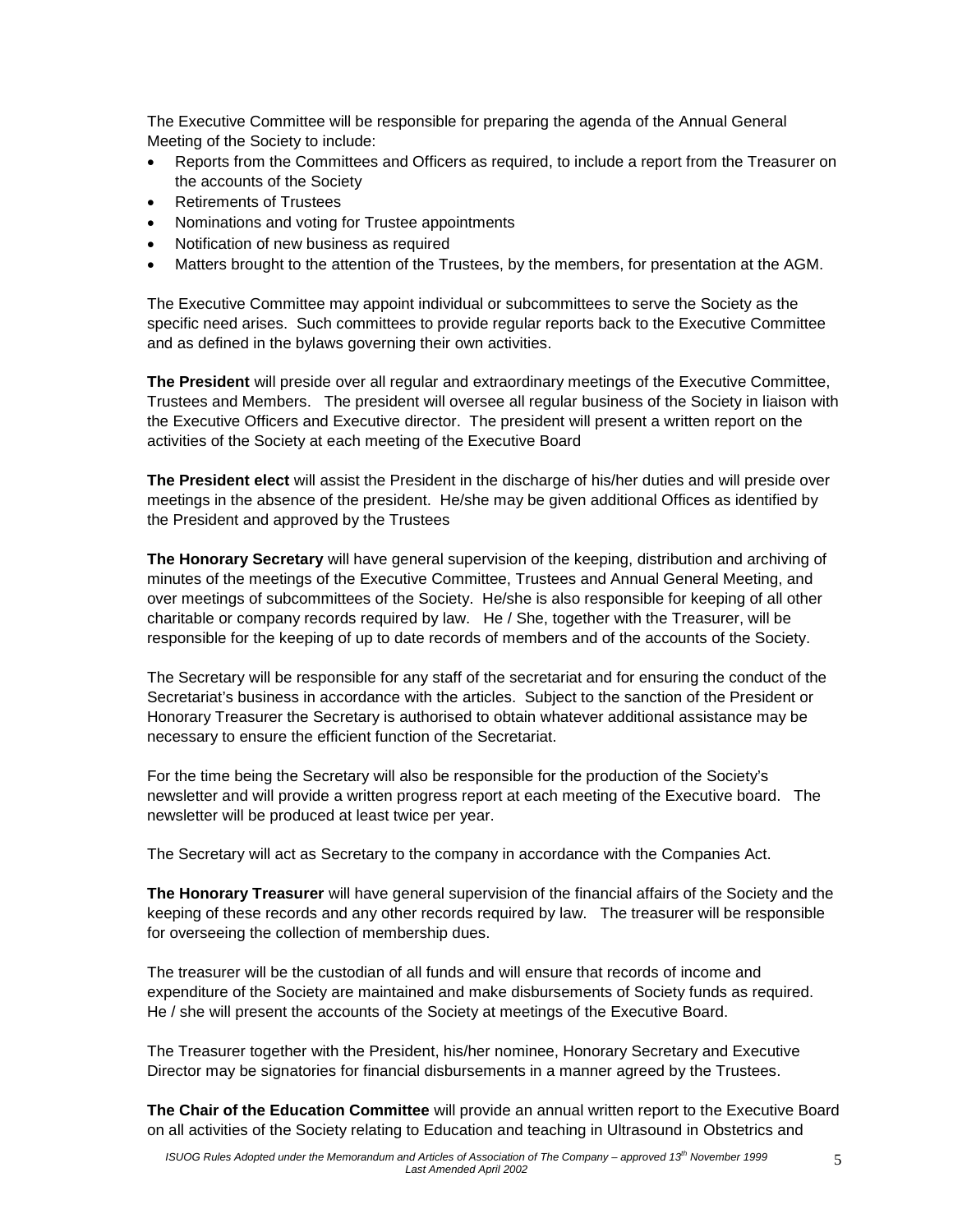Gynecology. The Chair of the Committee will preside over meetings and activities of the Education Committee and will have the power to appoint non-Trustee members to his/her committee in the furtherance of the committee's aims and with the approval of the Trustees.

**The Chair of the Scientific Committee** will provide an annual written report Executive Board on the Scientific activities of the Society: the development of scientific programmes and activities for the World Congress or other Scientific Meetings. The Chair of the Scientific Committee will preside over meetings and activities of the Scientific Committee and will have the power to appoint non-Trustee members to this committee in furtherance of the aims of the committee and with approval of the Trustees.

# **7. Procedures for management of the ISUOG Secretariat in accordance with clause 7.7 of the articles of association**

The administrative offices of the Society will be based in the UK and for the time being in London.

The appointment and remuneration of an Executive Director or equivalent, and any other staff that they consider necessary, may be authorised by the Officers to assist the Executive Committee, Board and sub committees in carrying out their duties.

The Executive director, or equivalent, will oversee the running of the day to day business of the Society in consultation with the Board and Sub Committees as required. The Executive Director will work from the official offices of the Society unless otherwise decided by the board of Trustees.

# **8. Procedures for Committees of the International Society of Ultrasound in Obstetrics & Gynecology in accordance with clause 7.3 of the articles of association**

The Committees of the ISUOG for the time being comprise the Education committee Scientific Committees. These will be presided over by the Chair and will comprise members who may be appointed by the Chair, in Liaison with the Executive Committee to assist the Chair in carrying out the committee's function. The Executive Board should be represented on the committee but not all members need not be Trustees.

Members of the committee may be retired and appointed at the discretion of the Chair of the Committee but will serve for a minimum of two years.

All non-Trustee members of the committee will have voting rights on activities of the Committee, but not on general business of the board of trustees.

The committees will meet at a frequency to be decided by the Chair of the Committee but in any case not less than once a year at the time of the World Congress.

A committee may convene in person, or by suitable electronic media that allow the Committee to communicate successfully with all other members of the Committee. Decisions may be made by a simple majority of votes determined by a simple show of hands in the case of a meeting, or by agreement in writing of the majority of members of the committee, copied to the Society secretariat and given by mail, fax or suitable electronic means.

All formal correspondence of the committees should be copied to the ISUOG Secretariat.

The Education Committee assumes responsibility for the development and maintenance of the Educational activities of the Society described in the ISUOG bylaws, for example ISUOG sponsored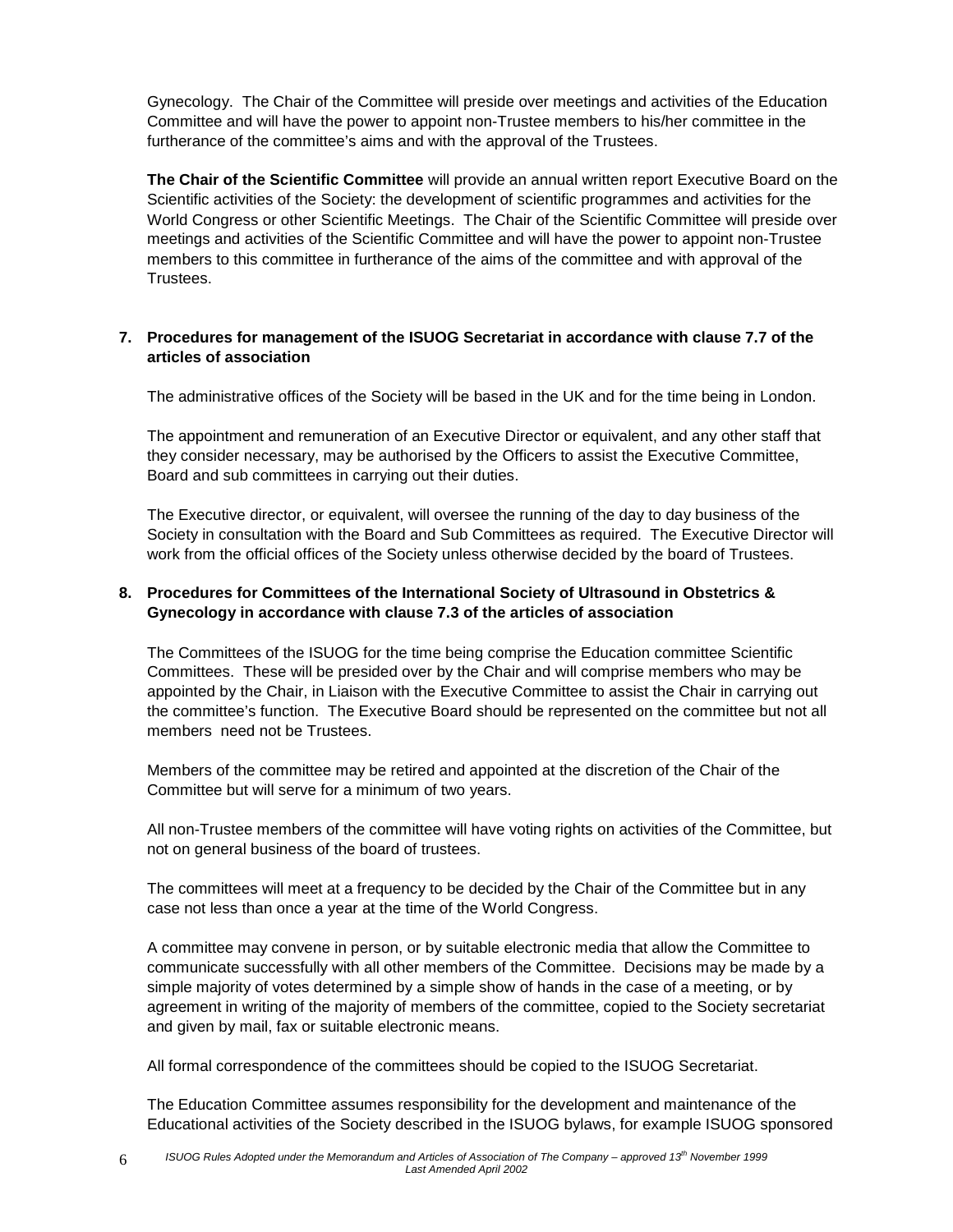courses and the ISUOG Outreach programme. New activities must be passed by the board of Trustees either at the meeting of the board of Trustees in association with the World Congress, or by resolution in writing that has the approval of the majority of the Trustees.

The Scientific Committee assumes responsibility for overseeing the production and development of the Scientific programme for the ISUOG World Congress, and for other Scientific meetings of the Society. It may work in conjunction with the Education committee on Education committee activities if required. New activities must be passed by the board of Trustees either at the meeting of the board of Trustees in association with the World Congress, or by resolution in writing that has the approval of the majority of the Trustees.

### **9. Procedures for the Sub Committees of the International Society of Ultrasound in Obstetrics & Gynecology in accordance with clause 7.3 of the articles of association**

Additional Subcommittees and Focus Groups of the ISUOG may be set up and dissolved at the discretion of the Board of Trustees to deal with specific areas of activity. The activities of these committees are governed by ISUOG bylaws and will be approved by the board of trustees.

Subcommittees will be presided over by a nominated Trustee of the Society and will comprise coopted members with a special interest in the area of interest who may be appointed or retired by the chair of the group and need not be a Trustee.

All non-trustee members of the committee will have voting rights on that committee but not on the general business of the board of Trustees.

Subcommittees will meet at a frequency decided by the Chair of the Committee or at the request of the President.

Subcommittees may convene in person, or by suitable electronic media that allow the committee to communicate successfully with all other members of the committee. Resolutions of the committee may be made by a simple majority of votes which may be determined by a show of hands in the case of a meeting, or by agreement in writing of the majority of the members by mail, fax, or suitable electronic means.

Subcommittees will report back to the board of Trustees on a timely basis.

All formal correspondence of the committee should be copied to the ISUOG Secretariat.

At the time of writing the various subcommittees of the ISUOG comprise: The Gold Medal Committee The Safety Committee (Rapid Response Group) The 3D Focus Group The ISUOG New Media Committee The Bids Committee